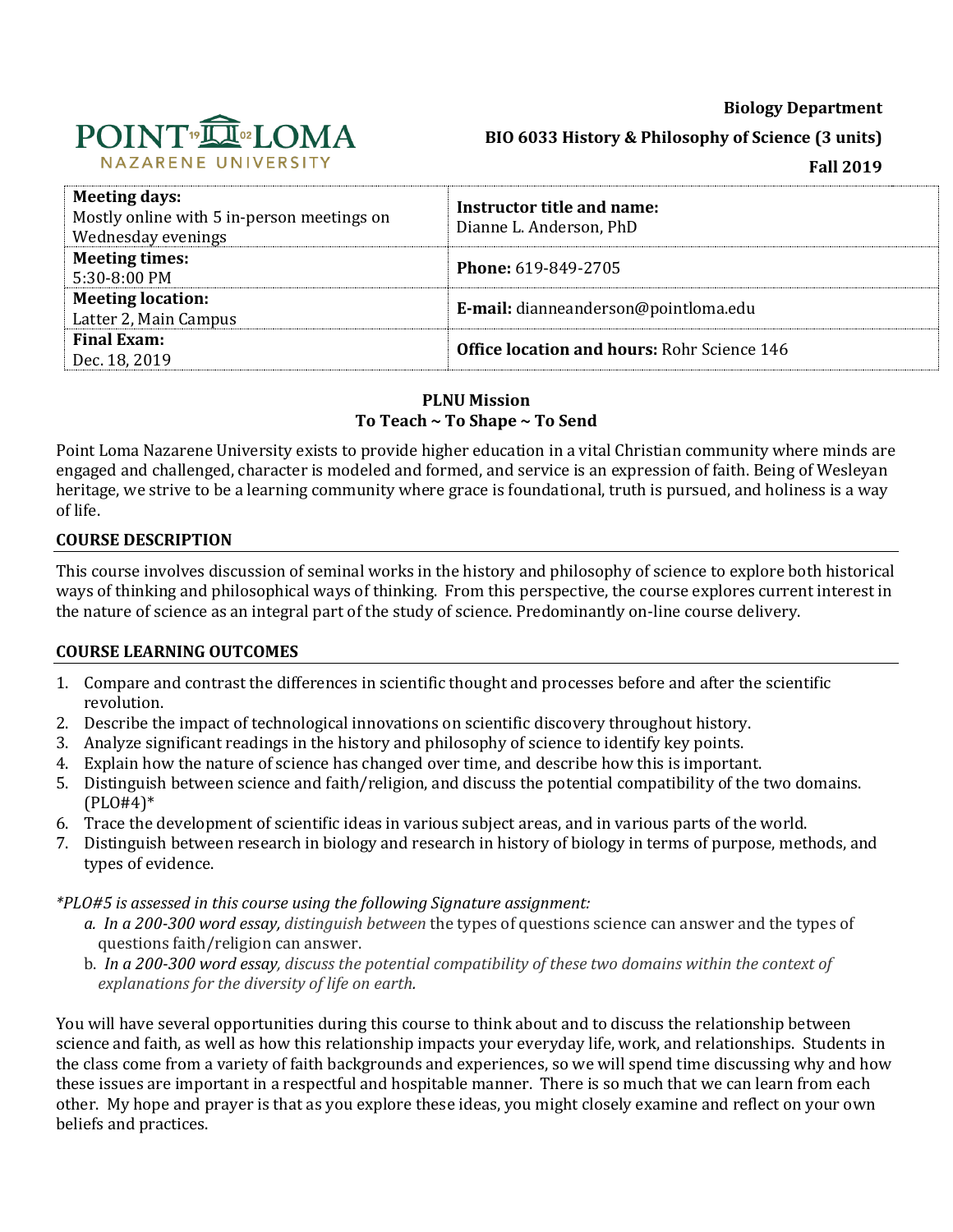# **Course credit hour information**

It is expected that the completion of the reading, participation in discussions (online and in person), and writing required for this course will take approximately 150 hours (or approximately 10 hours per week), therefore, this class meets the PLNU credit hour policy for a 3-unit class.

| Weeks                             | Each week's expectations                   | <b>Total Hours</b>         |
|-----------------------------------|--------------------------------------------|----------------------------|
| Weeks 1-4, 6-7, 8-10, and 12-13   | 6 hours reading, 2 hours DB or class       | 10 hrs. x 11 weeks = $110$ |
|                                   | discussion, 2 hours written assignment     |                            |
| Weeks 5 and 11                    | 8 hours preparing presentation, 2 hours    | 10 hrs. $x$ 2 weeks = 20   |
|                                   | in class                                   |                            |
| Final project (week 14)           | 10 hours written and presentation of final | 10 hours                   |
|                                   | project                                    |                            |
| Final assignment & exam (week 15) | 6 hours reading, 2 hours DB or class       | 10 hours                   |
|                                   | discussion, 2 hours written assignment     |                            |

#### **Course readings**

The readings for the course will come in three forms: books you purchase, book excerpts that will be available on Canvas, and readings that will be accessed through other websites.

Books to purchase for the course:

- Kuhn, Thomas, *The Structure of Scientific Revolutions*, 1962 (any edition is fine)
- DeWitt, Richard, *Worldviews: An Introduction to the History and Philosophy of Science*, 2nd Edition, 2010 (blue cover). John Wiley & Sons. ISBN 978-1-4051-9563-8 NOTE: A  $3<sup>rd</sup>$  edition (pink/purple cover) came out in 2018, but the majority of the book is the same, and there are still many inexpensive used copies of the 2nd edition available, so purchase the 2nd edition.
- M.L. Gabriel & S. Fogel (Eds.), *Great Experiments in Biology*. 1955. Englewood Cliffs, New Jersey: Prentice-Hall, Inc. No ISBN, out of print but used copies are available for under \$20.

# **Use of technology**

In order to be successful in the online environment, you'll need to meet the minimum technology and system requirements; please refer to the *[Technology and System Requirements](file://///ptloma.edu/courses/46859/pages/technology-and-system-requirements)* information. Problems with technology do not relieve you of the responsibility of participating, turning in your assignments, or completing your class work.

# **Course Requirements and Grading**

*Readings:* You are expected to read the required texts in accordance with the course schedule, as well as every post on the Discussion Board (DB) during the week for which that DB is assigned.

*Homework and discussion board assignments*: Given that we meet together infrequently, this is primarily an online learning community. As such, an ongoing, engaged conversation in the discussion board area is critical to the success of our time together. You will receive up to 10 points each week for DB (or for participation in in-person discussion if applicable).

A typical weekly schedule will be as follows:

Wednesday – new assignment

Saturday at midnight - discussion board post in response to assignment

Monday at midnight – written assignment due

Tuesday at midnight - responses to 3 other students' posts (or an in-person meeting that week)

Students are allowed one week of non-participation for illness/family issues, etc. However, every effort must be made to attend the five in-person meetings since there are so few of them.

Each discussion board post to the original DB prompt(s) should be a minimum of 150 words in length and should providence evidence of (1) comprehension of some relevant portion of the reading material and (2) critical engagement with the material. Most weeks, you will not be able to see other students' posts until you respond to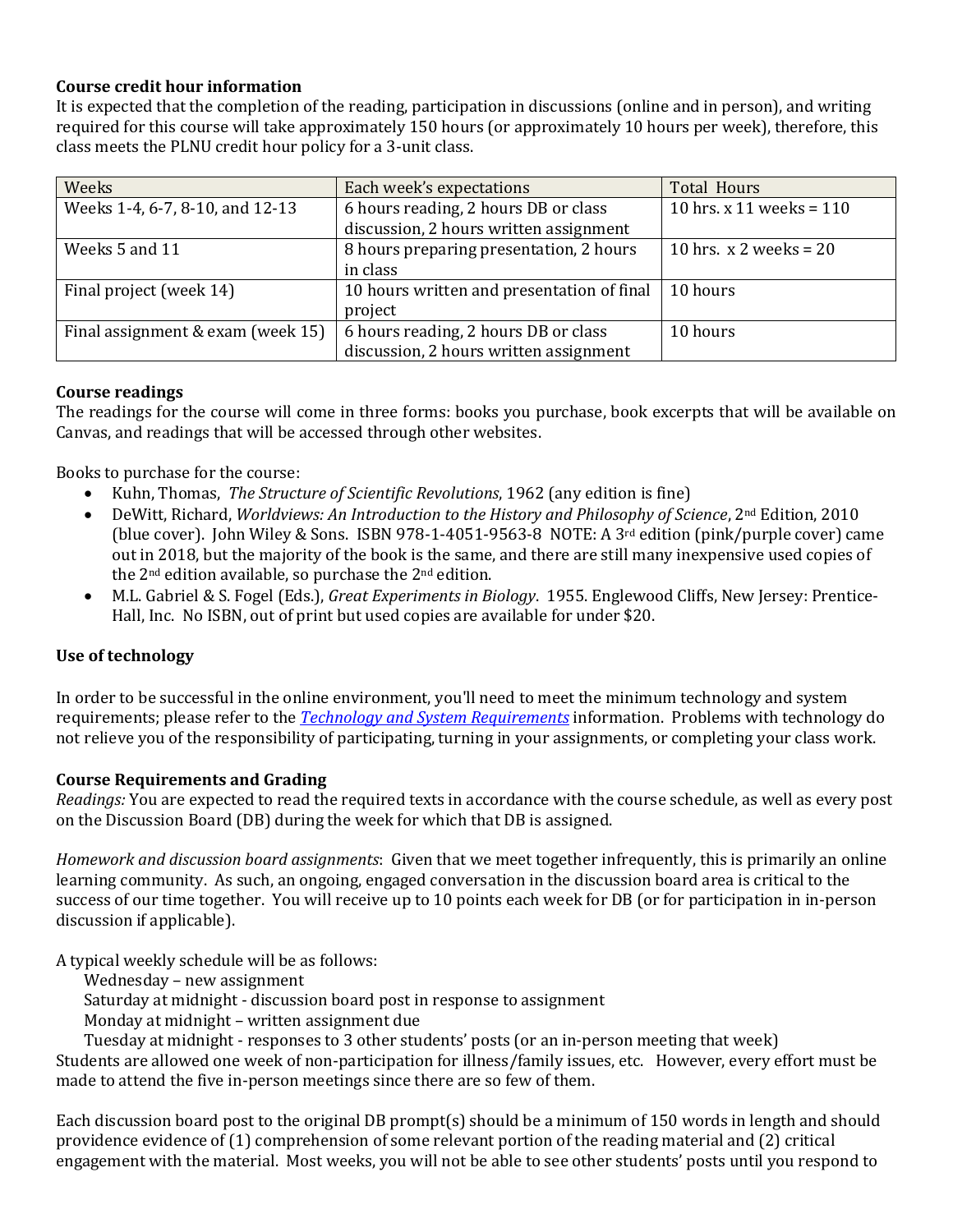the original prompt. Depending on the week, sometimes there will be specific discussion board prompts, and sometimes you will be encouraged to take the reflection into any relevant area that you find interesting.

In addition, you are expected to post responses to at least three other students' reflections on the reading every week. Each response should show comprehension of the reading material, and should engage the other student's reflection in a thoughtful and substantive manner. Responses are due by *midnight on Tuesday* and all responses will be evaluated the next day; however, discussion may continue past that point if sufficient interest is ongoing. The minimum requirement is three responses per week.

*Summative assessments for the course:* Pairs of students will prepare and present two 10-minute presentations that trace the development of scientific thought on two different topics. The first presentation will be on a topic relevant to the History of Medicine, and the second will be on the historical development of thought in one area of biology. Details about these presentations are available within the appropriate module. Each presentation is worth 50 points.

Near the end of the course, students will be expected to complete a final project that encompasses and draws from much of the material in the course. There are four options for the final; these choices are described in the Final Project module. Students are expected to provide a citation page with full bibliographic information for their sources as well as appropriate citations within the body of the paper (internal citations, footnotes, or endnotes) if necessary. Essays without appropriate grammar, structure, formatting, and citation, will receive a lowered grade. This assignment serves as the final exam for the course.

*Late work:* No late work will be accepted for either DB posts or written assignments. With respect to final project and the presentations, I will deal with extreme circumstances beyond the control of the student(s) on a case by case basis. In such cases, and depending on the circumstances, there may be a significant reduction in grade.

| Grading:                                   |                                          |
|--------------------------------------------|------------------------------------------|
| Written assignments                        | 10 points/week x 12 weeks = $120$ points |
| Discussion Board posts/Class discussion    | 10 points/week x 12 weeks = $120$ points |
| Presentations                              | 50 points each $x = 100$ points          |
| Final project/exam                         | 50 points                                |
| <b>Total for course</b>                    | 390 points                               |
| Lotton guades will be assigned as follows. | 1. <i>[</i> 00.01] 1. <i>[</i> 00.100]   |

Letter grades will be assigned as follows: A- (90-91), A (92-100)

B- (80-81), B (82-87), B+ (88-89) C- (70-71), C (72-77), C+ (78-79) D- (60-61), D (62-67), D+ (68-69) F Below 60

*Note:* There is often an assumption that something is wrong when a student receives less than a perfect score for an assignment. A perfect score is quite unusual, especially on large assignments, and means that there were no errors, and no suggestions for improvement could even be made. This is rarely the case.

# **Course schedule Fall 2019**

Since the in-person meetings are all on Wednesdays and will be spent discussing the readings/assignments completed in the previous week, this will be out typical weekly schedule:

- 1. Thursdays are the start of the week begin new assignments
- 2. First DB posts will be due by midnight on Saturdays
- 3. Written assignments and second DB posts will be due by midnight on Mondays
- 4. Assignments will be graded on Tuesdays
- 5. In-person discussions will be held Wednesdays (5 times during the semester)

Weeks with no in-person meeting will have discussion board assignments twice during the week. All details regarding readings and assignments can be found in the Canvas modules for each week.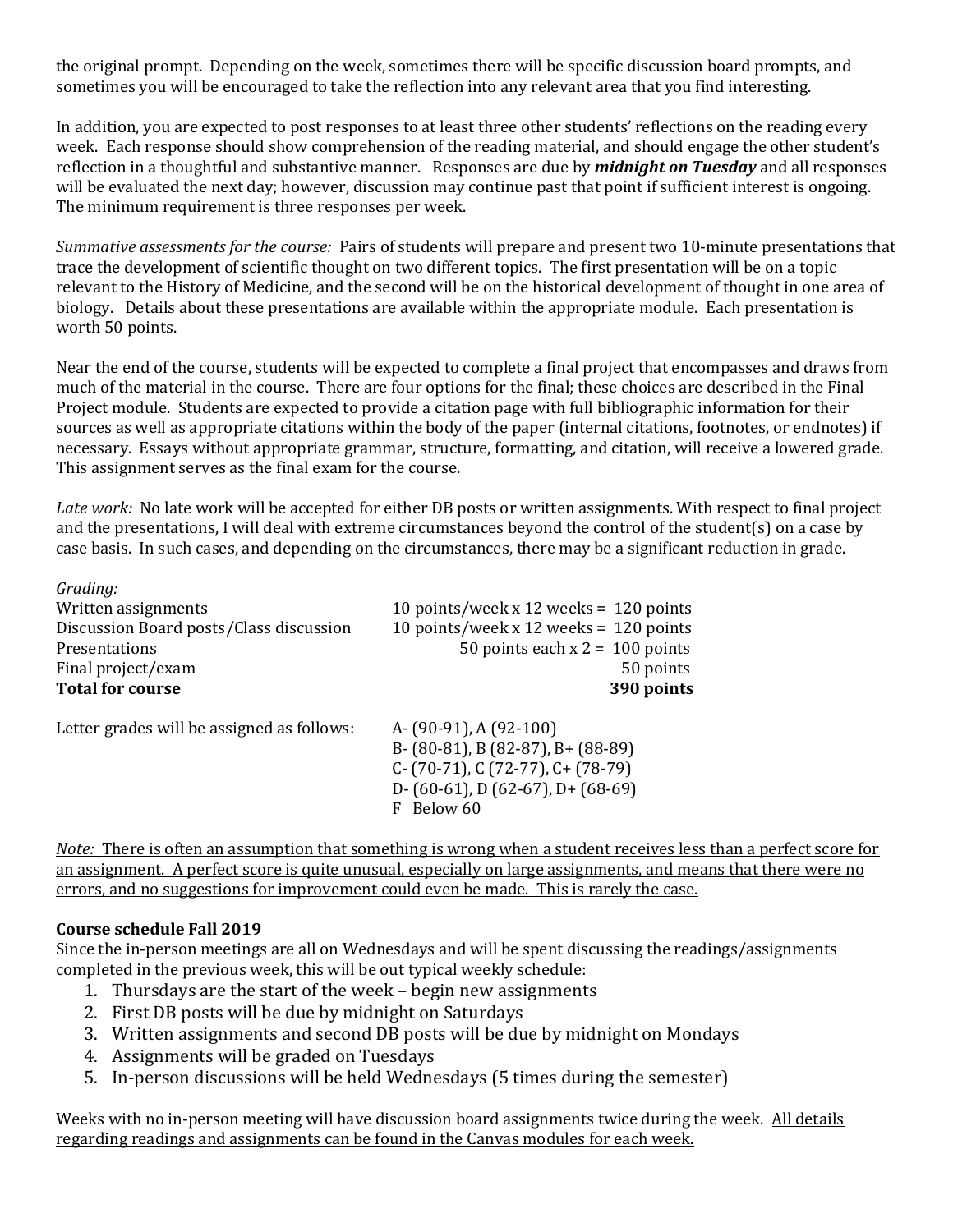| <b>Week</b>    | Date of in-person          | <b>Topics</b>                                                    |
|----------------|----------------------------|------------------------------------------------------------------|
|                | meetings<br>(Wednesdays)   |                                                                  |
| 1 - Sept. 4    |                            | Introduction to course, Philosophy of Science, and scientific    |
|                |                            | contributions from around the world                              |
| $2 - Sept. 11$ | <b>Latter Hall, room 2</b> | <b>Philosophy of Science: Aristotle to Kepler</b>                |
|                |                            | The difference between faith/religion and science                |
|                |                            | Panel discussion: theologian, philosopher, historian, scientist  |
|                |                            | Role of "regular people" - artisans, sailors, craftspeople, etc. |
| $3 - Sept. 18$ |                            | Philosophy of Science: Galileo to Newton                         |
| $4 - Sept.25$  |                            | <b>History of Medicine</b>                                       |
|                |                            |                                                                  |
| $5 - Oct. 2$   | <b>Latter Hall, room 2</b> | <b>History of Medicine presentations</b>                         |
|                |                            | <b>Guest Dr. Maria Zack?</b>                                     |
| $6 - Oct.9$    |                            | The very large and the very small                                |
| $7 - Oct. 16$  |                            | History of Biology: Photosynthesis                               |
| $8 - Oct. 23$  | <b>Latter Hall, room 2</b> | <b>History of Biology: Genetics and Evolution</b>                |
| $9 - Oct. 30$  |                            | History of Biology: Darwin                                       |
| $10 - Nov. 6$  |                            | History of Biology: Molecular Biology                            |
| $11 - Nov.$    | <b>Latter Hall, room 2</b> | <b>History of Biology presentations</b>                          |
| <b>13</b>      |                            | <b>Class Discussion</b>                                          |
| 12 - Nov. 20   |                            | Philosophy of Science: Popper and Kuhn                           |
| <b>Nov. 27</b> |                            | Thanksgiving week (small reading assignment only)                |
| $13 - Dec.4$   |                            | Philosophy of Science: The Structure of Scientific Revolutions   |
| 14 - Dec. 11   | Latter Hall, room 2        | <b>Final project</b>                                             |
| 15             |                            | Final exam                                                       |
|                |                            | History of Biology research                                      |

# **INCOMPLETES AND LATE ASSIGNMENTS**

All assignments are to be submitted/turned in by the beginning of the class session when they are due—including assignments posted in Canvas. Incompletes will only be assigned under extremely unusual circumstances.

# **FINAL EXAMINATION POLICY**

Successful completion of this class requires taking the final examination **on its scheduled day**. No requests for early examinations or alternative days will be approved.